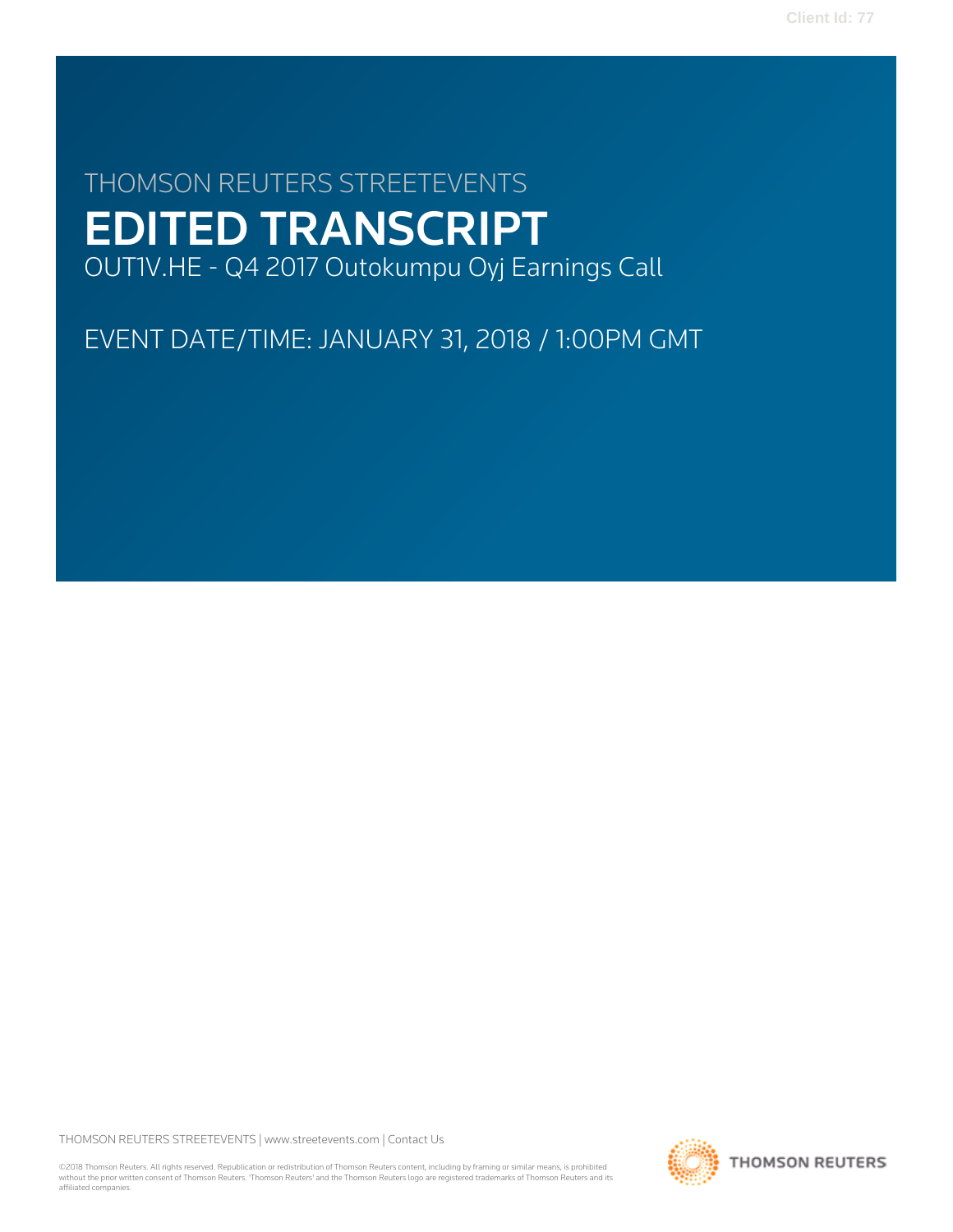# **CORPORATE PARTICIPANTS**

**[Christoph de la Camp](#page-3-0)** Outokumpu Oyj - CFO **[Roeland I. J. Baan](#page-1-0)** Outokumpu Oyj - President & CEO **[Tommi Jarvenpaa](#page-1-1)**

# **CONFERENCE CALL PARTICIPANTS**

**[Bastian Synagowitz](#page-10-0)** Deutsche Bank AG, Research Division - Research Analyst **[Carsten Riek](#page-13-0)** UBS Investment Bank, Research Division - Executive Director, Head of European Steel Research, and Equity Analyst, European Steel Research **[Johannes Grasberger](#page-12-0)** Nordea Markets, Research Division - Senior Analyst of Materials **[Kevin Hellegård Nielsen](#page-15-0)** Goldman Sachs Group Inc., Research Division - Analyst **[Luc Pez](#page-6-0)** Exane BNP Paribas, Research Division - Stock Analyst **[Michael Shillaker](#page-9-0)** Crédit Suisse AG, Research Division - MD and Head of Global Steel and European Miners **[Ola Soedermark](#page-11-0)** Kepler Cheuvreux, Research Division - Equity Research Analyst **[Seth R. Rosenfeld](#page-7-0)** Jefferies LLC, Research Division - Equity Analyst

### **PRESENTATION**

#### **Operator**

<span id="page-1-1"></span>Good day, and welcome to the Outokumpu Full Year Results 2017 Conference Call. At this time, I would like to turn the call over to Tommi Jarvenpaa, the Head of Investor Relations. Please go ahead.

### **Tommi Jarvenpaa**

Thank you. Good afternoon and welcome to Outokumpu's Full Year 2017 Earnings Webcast. My name is Tommi Jarvenpaa. I'm the Head of Outokumpu's Investor Relations. With me here today are also our CEO, Roeland Baan, and our CFO, Chris de la Camp.

<span id="page-1-0"></span>We will be referring to the presentation that can be found on our website. As always, please pay attention to the disclaimer in the presentation, as we will be making forward-looking statements.

With these remarks, I am pleased to hand over to our CEO. Roeland, please go ahead.

### **Roeland I. J. Baan** - Outokumpu Oyj - President & CEO

Thanks, Tommi. Good afternoon, or good morning depending on which time zone you're in.

I would like to start with our normal slide which is the Outokumpu vision for 2020. And I will not go through it as I usually do, but just say this is an interesting point to reflect because we are now two-thirds into this process. Some of our friends would call it journey, which means that we have 40% behind us, 60% to go to become the best value creator in stainless steel by 2012.

Go to the next slide that will show you the progress we have made in getting to the target. So these on the left-hand side you see are the measures of success that we have been communicating. And starting with safety, we came from a rate of about 15 in 2015 to 8.7 in '16. We are now down to 4.4 against a target of less than 8 and a long-term target of less than 3.5, which will be best-in-class.

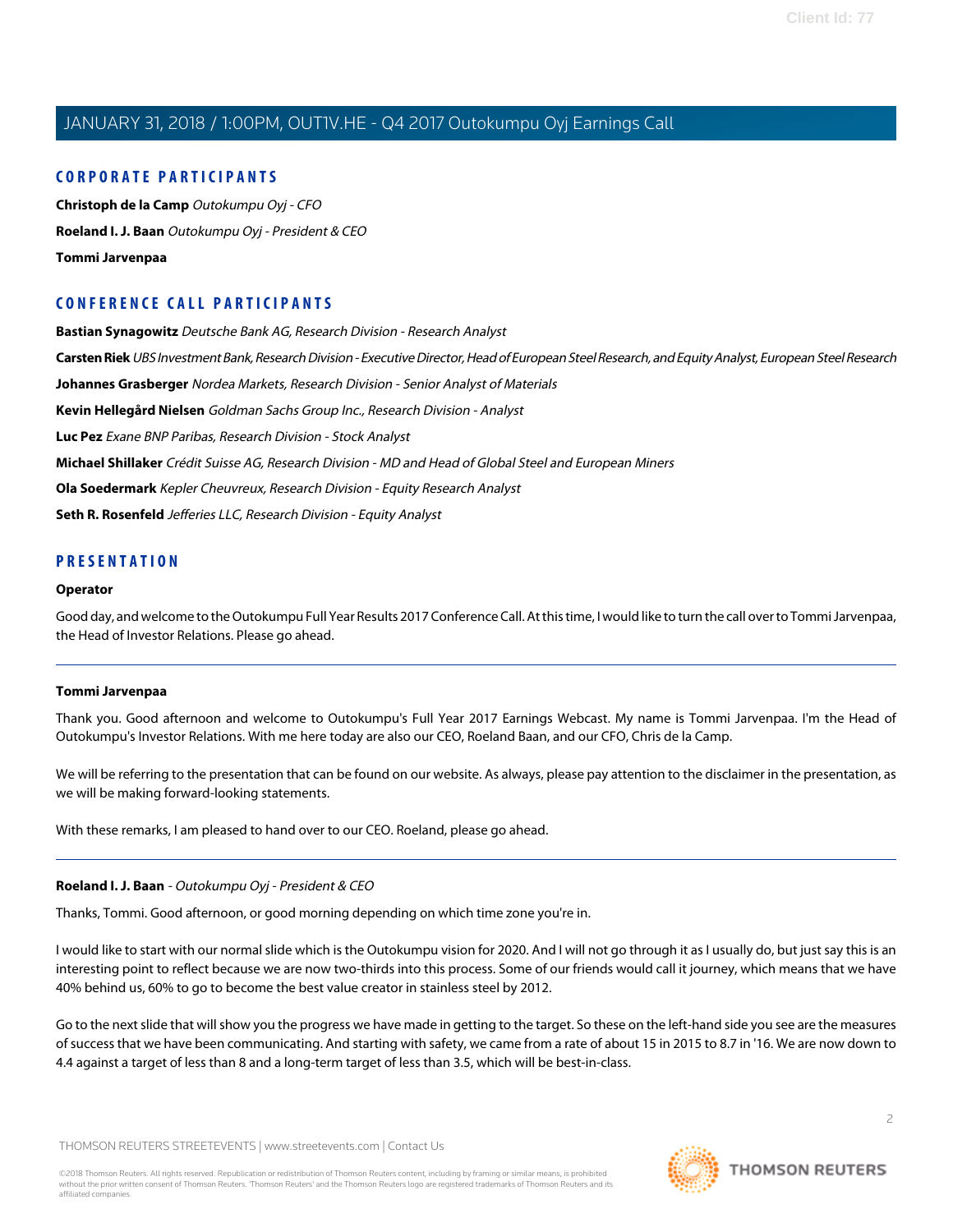So we have made tremendous progress and more than hit our target and are clearly on our way to meet our 2020 target.

If you look at adjusted EBITDA, from the EUR 309 million in 2016, which already was a doubling over 2015, we have doubled, more than doubled again into 2017, EUR 630 million versus our 2020 target of EUR 750 million, well on track.

One of the highest profile initiatives in the company was reduction of our SG&A by 25%. In other words from the EUR 400 million in 2015 to EUR 300 million by the end of 2017 as a run rate. We made big progress in '16, had a run rate at the last quarter of EUR 80 million a quarter. We're now down to EUR 67 million versus EUR 75 million target; so again, more than easily made our target there.

Return on capital employed, we have a 12% target long term. The result of 2017 means that we have already reached the 11%-plus mark, which after 9 years of losses leading up to the first year of a positive ROCE in 2016, is great progress.

Our gearing alone one of the main headaches of our company with balance sheet is now down to 40% and very close to out longer term target of less than 35%, thanks to a reduction on net debt to now well below the EUR 1.1 billion. And that you might remember when we set out on our vision in March 2016, we had a target for the end of this year of EUR 1.2 million. Due to the great results, we have adjusted the target downwards or upwards, depending on how you want to look at it, and made that as well.

Now we do acknowledge that part of that was thanks to market conditions and specifically thanks to the increase in ferrochrome price. And you can see that in this slide that our ferrochrome results went up from EUR 80 million 2016 to EUR 217 million in '17, due to an average ferrochrome price of over \$140 in 2017.

But at the same time, we made tremendous progress on our stainless business, EUR 58 million in 2015; EUR 229 million in '16; EUR 414 in '17. A very strong performance year-on-year, driven by self-help, specifically in reductions in fixed costs, variable costs, I already mentioned SG&A, and our commercial excellence program that has led to margin improvements.

If you look down into more detail at the business areas itself, you can see that the improvement is across the board. In Europe, apart from the already mentioned ferrochrome improvements, we improved significantly on stainless as well, from EUR 295 million, already a strong year to EUR 404 million this year.

In the Americas, although maybe not yet at the level that we want to be, without doubt, we made a big swing from the minus EUR 27 million in year '16 to the plus EUR 21 million this year. And in the Q&A, we can get into more detail there.

For Long Products, clearly as well driven by more healthy markets in especially oil and gas, but specifically by the cost initiatives that we took in Long Products, we are back into a solid profitable level.

At the same time, we had a variable year in terms of pricing. You can see this from the graph. We came into the year on rising prices; midway in the year, they started dropping significantly from June, July, onwards, reaching a bottom in October, and then have been increasing slightly again and now stabilizing at this moment; all this in the face of imports that stay more or less close to the 30% penetration rate. Again, the largest part of these imports comes out of Asia, specifically Korea, Taiwan and, to a certain extent, Vietnam.

In U.S., slightly different picture. Beginning of the year was the same, slight increases quarter-on-quarter. And then as from Q3, significant downturn in pricing. I think that was partially driven as well by the announcement of ATI on the joint venture with Tsingshan, which put some expectations into the market of lower prices, especially because this is what the joint venture was putting into the market as pricing. We see currently those prices reversing and improving again.

Penetration, import penetration, stays relatively flat at over 20%.

So with that portion of the key financials, I would like to hand it over to Chris. Chris?

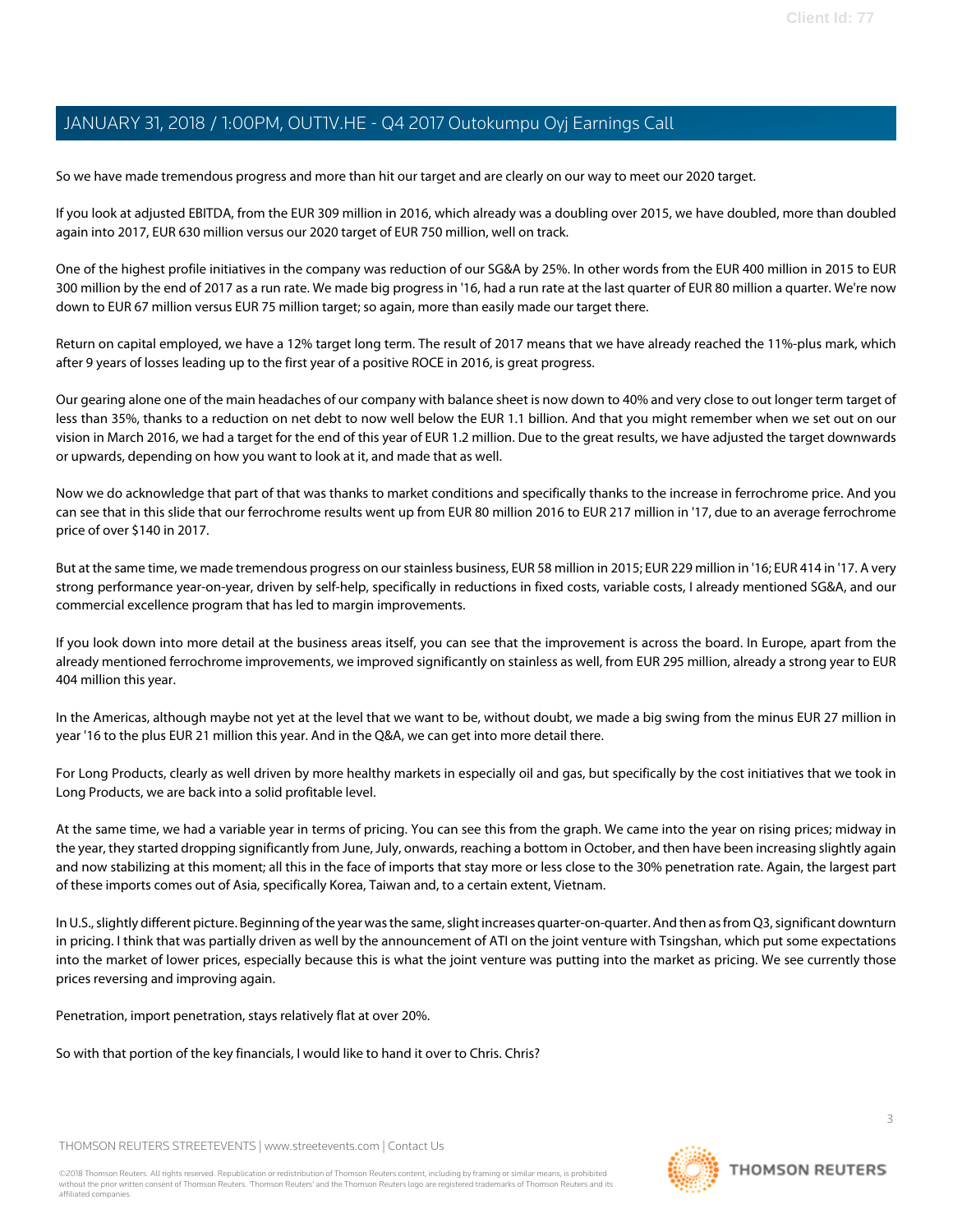# <span id="page-3-0"></span>**Christoph de la Camp** - Outokumpu Oyj - CFO

Thank you, Roeland. Good morning, good afternoon, ladies and gentlemen. Let's move on to Slide 10, the key financials.

As you can see here, looking at the stainless steel deliveries, in Q4 deliveries were down significantly versus the same period last year. We saw an increase in the Americas and in Long Products, but it was offset by a substantial decline in Europe. And I'll get into the details of that in a moment.

In terms of the adjusted EBITDA, we saw an overall positive timing effect of only EUR 6 million in the fourth quarter, but also a decline versus the same period last year.

In terms of the net results, a decline versus last year, but if you look at it year-on-year, a very significant increase. So EUR 392 million against EUR 144 million in 2016. This was driven, as last year, again supported by deferred tax asset bookings in Germany this time. So taking more of our tax losses back onto the balance sheet. Of course, if you recall, we did the same in Sweden and Finland last year. So we still have the U.S., predominantly left to go. However, that was EUR 125 million booking. We take that off the year results, you can still see that the net income for the year was pretty solid even without that.

The earnings per share in the year came out at EUR 0.95 per share, which was almost tripling versus last year. And as a result of that, our Board of Directors decided earlier today that they will propose to the Annual General Meeting in March a EUR 0.25 per share dividend.

Operating cash flow in the fourth quarter was strong. Again, this year, very solid cash flow, EUR 328 million operating cash flow against EUR 389 last year, and over EUR 100 million in the fourth quarter. And that contributes, of course, to reaching the net debt target that we set ourselves of less than EUR 1.1 billion. So we came in at EUR 1.09, which is a significant decline from where we finished 2016.

Again, 2017, we were restrained on capital expenditure. We only spent EUR 10 million more at the end of the year versus 2016, EUR 174 million against EUR 164 million. Slight uptick in the fourth quarter this year, but, again, we continue to be very restrained on this to preserve cash and improve our balance sheet.

Staffing levels came down as a result of some disposals, but also as the result of our ongoing cost saving efforts, around 460 staff during the quarter of the year.

Let's move on to Slide #11 and take a look at that, because we're well aware that our results in the fourth quarter disappointed and fell way short of consensus and expectations. So I want to build a bit of a bridge for you in terms of how we got from the EUR 56 million adjusted EBITDA in Q3 to the EUR 82 million EBITDA in the fourth quarter.

The blocks don't have exact numbers, but they're somewhat representative of the quantum of each of these pieces.

We did see a small increase across the board. If we add it up on base prices for the fourth quarter, obviously a significant impact from increased ferrochrome prices. And we saw against a very large net timing loss in the third quarter, we saw small timing profit. So the bridge impact of that is quite significant.

We also did not see the same negative effects in the Americas. Recall that in the third quarter we had not just supplier delivery issues, those continued, but to a much lesser extent into the fourth quarter. We also had a hurricane in the third quarter which we do not see, and the ferrochrome delivery issue that we did not see in the fourth quarter either. So all of that improved the Americas' result and you see the impact here.

And then we also clearly signaled in our last call and in our Capital Markets Day, saw a significant increase in maintenance costs. This was planned. This was scheduled maintenance and outages in Europe. Some of that had an impact, of course, on our deliveries in Europe. So that was I think the big unexpected impact that we lost a significant amount of our deliveries in Europe. And it was partly driven by the maintenance efforts and the low deliveries resulting from that. But also, we had some commercial issues in an effort to drive through higher pricing. Did not succeed and lost some market share as a result of that in the fourth quarter. We will fight very hard in the first quarter to regain that.

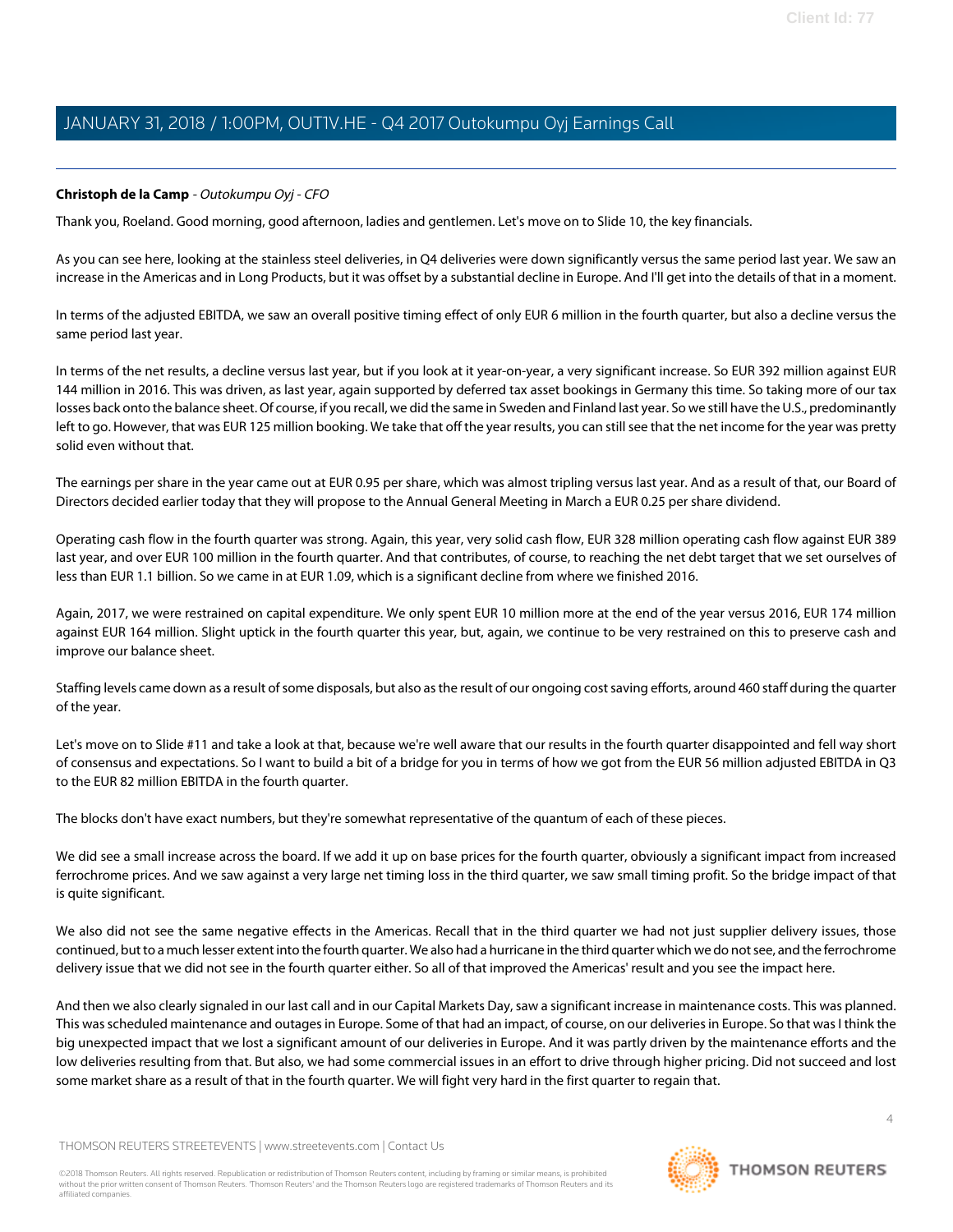And the other piece which perhaps came as a bit of a surprise was the somewhat higher cost levels that we're seeing in the fourth quarter and that we'll continue to see into 2018, driven predominantly by raw material inputs, and I'll come to those in a minute, that we're seeing developing in the market.

There were smaller issues from the supplier issues in the U.S. And we have some small FX derivative losses as well.

But I think one of the big pieces that perhaps we need to focus on are the cost drivers which we flagged, and I want to do that on Slide #12.

I think we've had the discussions in the past and most of you will be aware that we use, obviously, we have electric arc furnaces. They use graphite electrodes to heat the metal. And the price of graphite electrodes is increasing rapidly across the world. To give you some sense, we're seeing increases into the early part of 2018 of over 300%. That's very significant given that we use quite a lot of this in the four furnaces that we operate around the world. So this is a significant amount of additional cost. I don't think that's a surprise; that is well-known.

The other piece which is probably a little less well-known is that we use a material called ferrosilicon which is used to deoxidize the melt of the stainless steel, which, again, we use in some significant quantities and the cost of this has gone up by over 45%, as you can see here. So that again provides cost headway that'll also impact us into 2018.

And finally, what we're also seeing is, and everybody will be aware of this, an increase in Brent and energy costs, obviously, an increase in costs has ramifications not just in terms of the energy we use, but it also has ramifications in some of the input materials that are based on oil [as well], so ultimately go up. And we've seen an increase from the sort of \$50 a barrel level to touching \$70 a barrel in January. So again, this is a significant increase. This is on top of, of course, a weakening dollar, and we sell our ferrochrome in U.S. dollars. That is also a significant impact over and above this.

So these are headwinds that we started facing in the fourth quarter and that we will continue to face to a significant extent into 2018.

Let's now move into each of the individual business area results, starting with Europe on Slide #13. You can see here that the chart on the left shows the delivery volumes. You'll see that it was clearly down sequentially, but also in the fourth quarter last year. The adjusted EBITDA as a result of that for the stainless business declined significantly from EUR 69 million to EUR 37 million, although, of course, the ferrochrome business improved.

So if we look at the business area of Europe as a whole, and, of course, we'll be separating this out into ferrochrome and stainless starting from Q1 of this year. We're already showing that here. You can see that overall while the results stayed about at the same level, it was very much an increase in the ferrochrome results and decline in stainless steel.

There was a small net of timing and hedging impact, again in the face of increasing chrome prices and slightly increasing hedging nickel prices. The question's why was it negative? And the answer to this is that while we saw a positive timing impact, we did, at some stage during the quarter, hedge some of that. And as nickel continued to move up through the back end of the year, we had to take a mark-to-market impact on that. Not particularly big; it'll come back. But it moved a small timing impact into -- added a small negative hedging impact to the overall impact of minus EUR 4 million.

The ferrochrome result, of course, improved primarily because of better prices but also because of better production volumes. We produced 121,000 tonnes in the quarter versus 109,000 tonnes the previous quarter.

The one negative, of course, of ferrochrome, it's traded in U.S. dollars, and the dollar started weakening and has continued weakening obviously into Q1, but it weakened significantly in the fourth quarter. So this was a negative as a result of that.

I already commented on the lower deliveries, of course, both by planned maintenance but also because of the loss of market share as we tried to push through higher electrode prices and had some issues in achieving that.

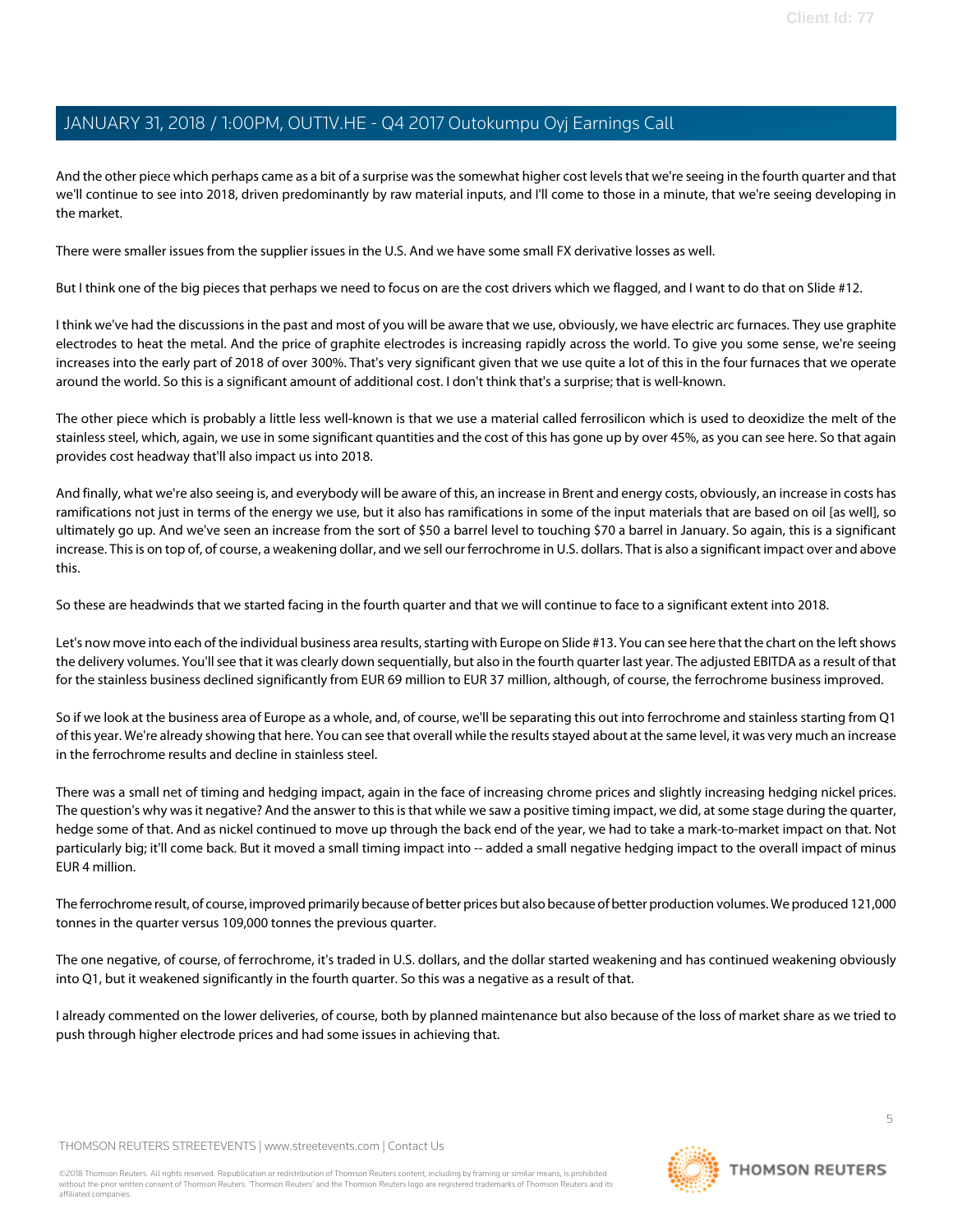Let's move on into the Americas' result then on Slide #14. Here we flag clearly that there would be seasonality. It is typical for the Americas on the distributor setting to destock in the fourth quarter. But also, the Americas, of course, have an extra significant length holiday in the fourth quarter with Thanksgiving that we do not see so much in Europe. So this impacted the deliveries. They were, nonetheless, higher than the fourth quarter of last year, but sequentially obviously lower than the third quarter.

Overall, the adjusted EBITDA improved significant from a very poor result in the third quarter. But we've explained clearly that the third quarter was impacted by a number of -- one of negative timing and supply issues in particular. This did not occur. But we did also see somewhat lower base prices that impacted the result negatively, although the impact on timing was positive. But overall the results obviously improved significantly as many of those one-off effects disappeared.

Then moving on to the Long Products business on Slide #15. Here there was a significant improvement both year-on-year and quarter-on-quarter in deliveries. And this was driven by better demand in Europe. So the Long Products business produces slabs in our Sheffield Unit that are also used as raw materials inputted in our European rolling operations, and that improved in the fourth quarter.

The result of that and also better cost management, the fourth quarter results recovered in the Long Products business from the third quarter and was a little bit up from the fourth quarter for last year. There was no timing impact here during the fourth quarter.

Now move on to Slide #16. Focus a little bit on the cash flow for the year as a whole. If we look at the operating activities, 2017 was a bit weaker than 2016, and this is driven predominantly by an increase in working capital. This was partly driven by overall general pricing levels moving up, so that drives up working capital. Also, perhaps, towards the end of the year preparing for 2018, we built some inventories to be ready for what we see as much better demand in the first quarter versus the fourth of last year. We saw an increase in working capital during the year, which caused somewhat lower operating cash flow.

We invested EUR 63 million net of divestments. There were a number of divestments that we announced for the year in the U.S., for example. And as I said before, we had relatively restrained capital expenditures of EUR 174 million. So the net amount of that was EUR 63 million, which generated cash flow then before financing activities of EUR 264 million.

We did significant refinancing that you'll be aware of. We repaid partial repayment of the 2021 bonds and also repaid the 2019 bonds. So significant cash out from that. So the overall cash balance at the end of the year was a little reduced. Nonetheless, our liquidity remains very solid at around EUR 0.8 billion. And the overall impact was a net reduction and net debt of EUR 150 million as a whole to get below that EUR 1.1 billion.

In terms of the balance sheet metrics, of course, during the course of the year they have again improved significantly. Net debt came down. The gearing came down. That was also driven partly by an improvement, of course, in the balance sheet to the deferred tax asset bookings, but also driven by our reduced debt. So gearing now at 40%. Leverage at a much more reasonable 1.7 level. Clearly, we're not happy with this yet. We will continue to work to move that gearing down to the 35% level that [indiscernible - technical difficulty). So that effort continues. So we're well on track here.

It will not always be a linear journey as we go from quarter-to-quarter. Q1 tends to be better for business. Therefore, there will be an uptick in working capital. So we're expecting a little bit of an increase in working capital and that may have a negative impact on cash flow. But that is seasonality. And as last year where we saw an uptick in working capital in the first quarter and the significant release and cash generation for the remaining three quarters, we're probably looking at a very similar profile in 2018 as well.

Our debt maturity, which was an issue at the beginning of 2017, has effectively been resolved. But now, just looking commercial, rolling commercial paper in 2018, as a direct maturity, we resolved the issue of the revolving credit facilities. We have removed a significant bond financing. We have very small revolving -- very small unutilized facilities to be renewed in 2019. And the next big maturity really not coming until 2020 with a convertible, and then 2021 with the remaining bond debt we have.

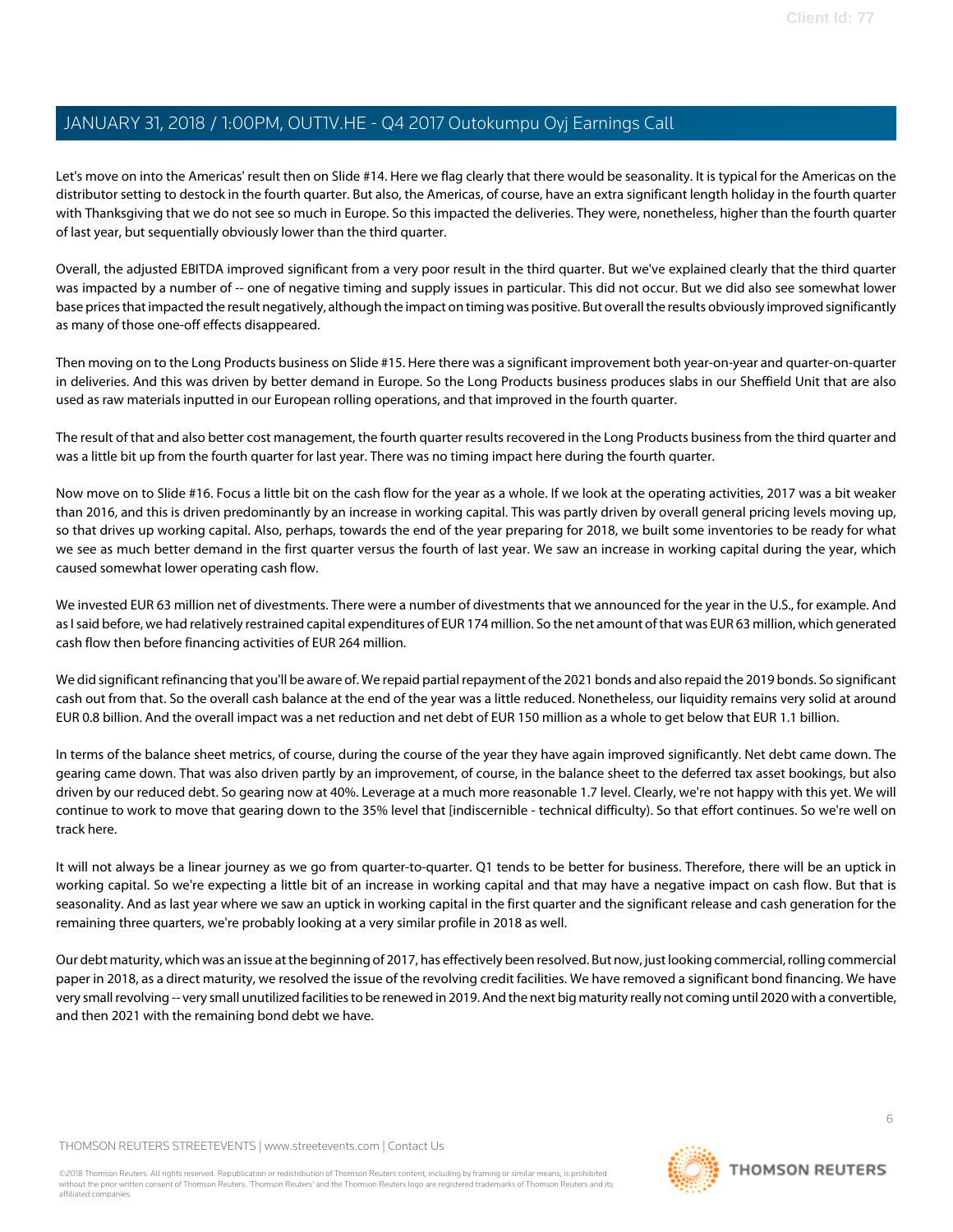I expanded a little bit on the aspiration to halve our interest expenses by 2020 to a level of roughly EUR 50 million. We've made very good progress during 2017 on that. Not only did we recall the 2019 bonds out of running cash flow, we also partially recalled the 2021 bonds. Those carried coupons of 6 5/8% and 7 1/4%. So significantly high cost debt removed.

We restructured our pension loan portfolio and reduced several million euros of interest cost there. We reduced some of our financial leasing obligations. And most notably, towards the end of the year, we renewed our revolving credit facility. So we have a EUR 650 million standby facility utilized at the moment that now runs into 2021. That also came with much better terms and conditions attached than the previous facility. It's a lower cost and significantly lower burden covenants attached to it.

So overall, the run rate interest rate in 2017 was reduced by EUR 35 million. And we will see that coming through in the 2018 financials. Of course that'll not just be a net income but also cash flow positive impact.

And with that, I'm going to hand back to Roeland to talk a little bit about the outlook for the first quarter of 2018.

### **Roeland I. J. Baan** - Outokumpu Oyj - President & CEO

Thanks, Chris. So indeed looking forward to the first quarter, we are seeing continuing healthy markets both in U.S., as well as in Europe, as well as, by the way, in Asia. So healthy underlying demand going into 2018.

On top of it, of course, the first quarter is seasonally strong. And as a result, we expect higher stainless steel deliveries in Q1 compared to Q4.

On the other side, however, we have some clear cost pressures from graphite electrode already mentioned by Chris, ferrosilicon and energy costs as well as a weakening of the U.S. dollar. The lower ferrochrome price already is known for Q1 at \$1.18 and Q-on-Q it has an impact as well.

Still taking everything into account, we expect for Q1 a higher adjusted EBITDA compared to the previous quarter.

### **Tommi Jarvenpaa**

Thanks, Roeland. Operator, we are now ready for the questions.

# **QUESTIONS AND ANSWERS**

### <span id="page-6-0"></span>**Operator**

(Operator Instructions) We will now take our first question from Luc Pez from Exane BNP Paribas.

### **Luc Pez** - Exane BNP Paribas, Research Division - Stock Analyst

First of all, if you could comment a bit more on the underlying market trend both Europe and the U.S. I understand the general comment about situation. But if you could give a bit more color as to how price is developing, especially in the U.S., following the late Q4 pressure because of the ATI/Tsingshan JV. Follow-up question on this would be related to what are you rated with regards to the associated risk with the ramp up? So that would be my first questions.

### **Roeland I. J. Baan** - Outokumpu Oyj - President & CEO

So Luke, the associated risk of the ramp-up, I assume of the joint venture? Is that what you mean?

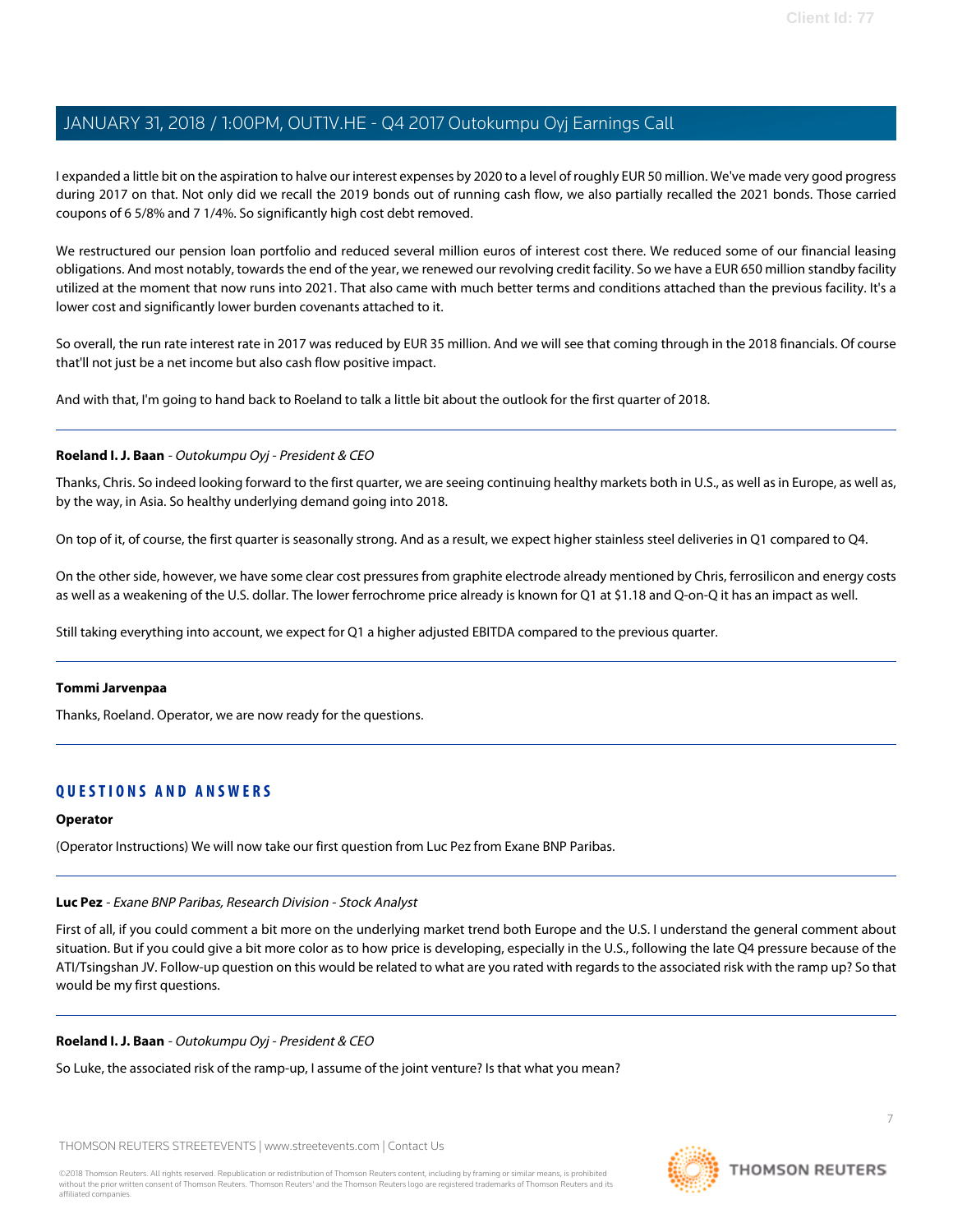### **Luc Pez** - Exane BNP Paribas, Research Division - Stock Analyst

Yes. Yes. Sorry.

# **Roeland I. J. Baan** - Outokumpu Oyj - President & CEO

So let's start with the market trends. It's obvious that the world is entering a very healthy cycle of increasing demand in general, not just for our products but GDP growth numbers forecast are being adjusted upwards continuously. Markets are healthy. Commodities in general are on the way up. So we are in a very healthy environment. Consumer spending is driving this, which is good for stainless steel. And we see in that sense both in Europe and in U.S., very, very healthy markets which reflects itself into our order book. We see strong order booking into 2018, so really very positive. On price development, Q1 over Q4, as I said, you saw an uptick during Q4 of prices. And we expect that uptick is now stabilizing in Europe. So we see a sort of average equal price into Q1 as we close out on Q4. In the Americas, as I said earlier, you saw a little bit of a downtick in Q4, but then in January a price increase that was announced stuck and is working. And we actually think that there is further room on the upside in pricing in the Americas. If you then look to the JV, difficult to say, of course, and speak for another company. What we have seen is that the JV went into the market and offered product at the same time we have seen as well that the startup of the operation has been not without problems. So the uptick of it is that we really haven't seen the material itself coming into the market yet. And ATI, as you know, as well commented that they don't see any significant influence from that JV until the second half of the year. So little impact in the first half, and then we have to see what the impact is, if at all, in the second half, given the strong markets and as well given the uncertainties that we have around what the real cost thing is of the joint venture and the product that they bring in.

### **Luc Pez** - Exane BNP Paribas, Research Division - Stock Analyst

You're pointing a lot to this cost pressure. If I may, you are the only one pointing so blatantly to these issues as a reason for the lower profitability. How do you explain that some of your competitors are able to improve earnings margins in spite of this cost pressure? Is it because of your mix issues you've been facing in Q4? Is it, therefore, temporary? Should it be more difficult, also, to pass through into Q1?

# **Roeland I. J. Baan** - Outokumpu Oyj - President & CEO

First of all, I don't think our competitors have been improving margins. So that would be one step too far to say so. The cost pressures are there. I mean, you can go onto all the publications, neadle coke, which is the main ingredient into electrode chargers, electrode material is in short supply. And there is clearly a shortage. Pricing, which was about \$2,500 a tonne in early 2017, on the spot market, has gone up to \$23,000, \$26,000, which is where it at the moment is staying. We all have our contracts in place. So we all have, as an industry, stainless or nonstainless, we have some buffer from contracts and past inventories. That doesn't mean that you should not try to move to pass on these increases in costs, because I learned at school you should work at replacement cost rather than on your historical cost if you want to survive long term. So we do see these increases in cost. They are there. Our competitors clearly see them as well. How they chose to treat them is up to them; I can't say anything about that.

### <span id="page-7-0"></span>**Operator**

We will now take our next question from Seth Rosenfeld from Jefferies.

### **Seth R. Rosenfeld** - Jefferies LLC, Research Division - Equity Analyst

I have a couple of questions, first on guidance, and then, second, kind of drilling into the European business place. On guidance, I was wondering if you can please give us some sort of framework with which you can better understand the sequential EBITDA growth you believe is realistic. Obviously, returning to the first quarter '17 level seems some way off. But how can we gauge the scale that is realistic on your own assumptions? And then secondly, within Europe, I appreciate the new reporting clarity between stainless and chrome businesses. So thank you. But when I look

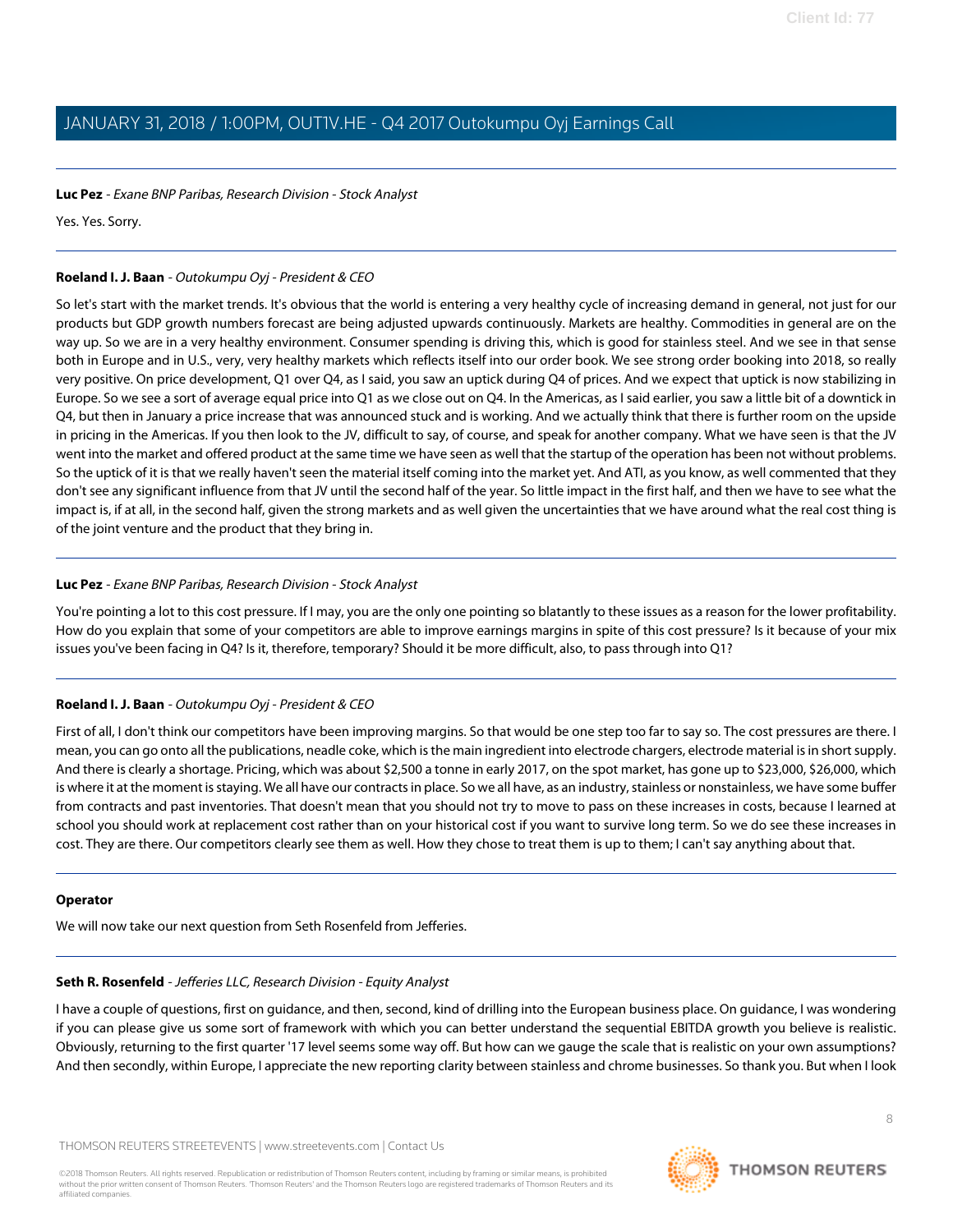at just the profitability of European stainless, it appears as though EBITDA per tonne in the fourth quarter fell to the lowest level since early 2016, despite your commentary that base prices rose year-over-year. Can you help us better understand what mix of cost pressures weighed on performance in Q4? Will those alleviate in the first quarter? Or is this the new normal? And with regards to the maintenance outage, lastly, I'm surprised you say the maintenance outage led to lower shipments. I would assume that there was an inventory build in preparation. How confident are you that we're past this headwind?

# **Roeland I. J. Baan** - Outokumpu Oyj - President & CEO

So on the guidance, you know we don't go much more granular. But what we see is really a healthy market. So volumes will be significantly up; there's no doubt about that. At the same time we see pricing holding at current levels. We don't see significant, in Europe, we don't see significant opportunity for increased pricing due to import pressures. Don't forget, the falling dollar benefits Asian imports because that is product in dollars that doesn't change; dollar changes, in euros it becomes cheaper. So you have limited chances to move up pricing. And then on top of that, you have the increases in cost that we mentioned. However, the volumes plus the activities that we undertake to continuously drive down our cost more than offset these other elements. And as a result, we still see higher, and note that we don't say slightly higher, we see higher result in Q1. In Europe, I fully agree with you that the fourth quarter was a disappointment. And I'll get into that in more detail. I do want to point out something which maybe or maybe not has been missed. But we produced in Europe over 2017 a total of EURO 417 million EBITDA in stainless alone. So not helped by ferrochrome, just purely stainless profitability. You compare that to our peers, and the latest we have, of course, is a Aperam's Report. If you take their results, knock off Brazil and then take the dollar/euro exchange rate, you'll see that we are ahead in earnings in Europe on stainless of our main competitor. So I would say that our profitability in Europe is pretty much in line with the best in this business. Why do we have [poor] Q4? There are several reasons. One, indeed, is the maintenance outage. And in the maintenance outage, unfortunately, when we came back on in Tornio, our biggest mill, we had a hiccup in December in the -- or November in the melt shop which lost us significant volume sort of downstream. And as you probably know, our bottleneck is not in casting and rolling, it is in cold rolling. So once you miss tonnes in your casting, you cannot make up in your cold rolling, so you cannot bring that material to market. And secondly, and you can see that as well we lost market share in October and November, which we regained partially in December, which was a direct result of our introduction of the electrode surcharge. We put a EUR 30 a tonne electrode surcharge. We did not budge from that strategy because we said it's necessary to recover the cost. Our competitors did not follow or put another way of recovering those extra costs, and we lost volume specifically in distribution and in automotive. We have adjusted our commercial practices to equalize with where our competitors are and now we have regained again our normal position. But those two effects together led to a significant reduction in volume. As you can see, there was more 20 -- it was 26,000 tonnes versus Q3 that we were down; whereas, in Q4, normally we are up. So if you look at these things where you say, okay, theoretically we should have been up 40,000 tonnes from where we are and we spent, rightly so, by the way, EUR 30 million extra on maintenance in order to make up for lack of maintenance from the years '13, '14, '15. Then there is about EUR 60 million missing in the quarter. I hope that answered your question.

# **Seth R. Rosenfeld** - Jefferies LLC, Research Division - Equity Analyst

That's very helpful. Just to clarify, so the maintenance cost was EUR 30 million in Q4. That will not repeat. And I'm reading you right, the loss of 40,000 tonnes of shipments would equate to an additional EUR 30 million. Is that correct?

### **Christoph de la Camp** - Outokumpu Oyj - CFO

EUR 25 million to EUR 30 million, yes. And the maintenance is from Q3 to Q4. To Q1, it will be a different number; whether it's the full EUR 30 million or not, I'm not sure at this moment. I don't have the figures in from of me. But the bulk will not repeat, that's correct.

### **Operator**

We will now take our next question from Michael Shillaker from Credit Suisse.



**THOMSON REUTERS**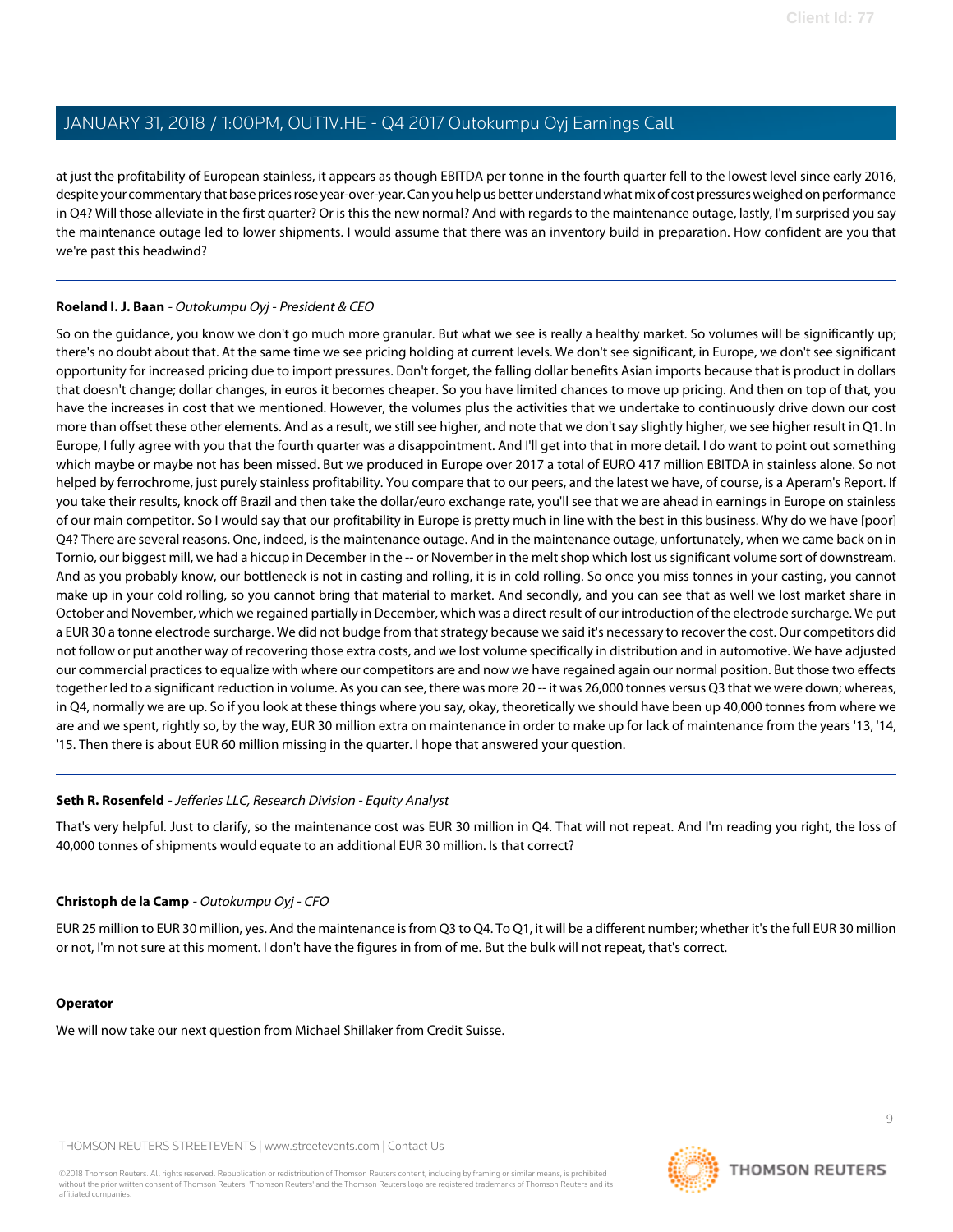### <span id="page-9-0"></span>**Michael Shillaker** - Crédit Suisse AG, Research Division - MD and Head of Global Steel and European Miners

First just trying to get my head still around the number versus where consensus was. And just on the conversation in the last quarter because we're talking about the missed volume and higher cost as being the key variable between sort of guidance, effective guidance, and where consensus came out -- or where the number came at -- sorry -- versus what consensus was. But wouldn't by November time we'd have known a lot about the increasing costs that were coming through from electrodes, assuming on one hand, and, on the other hand, would we also not have known that because of the maintenance is similar, that the volume was actually going to be down in Q4? Because I think last time we did all get together it was the Capital Markets Day, so that was November. So that's question number one. Question number two, just on the electrode issue, because you are clearly making a lot more noise about electrodes than a lot of peers, can you just talk about your electrode pricing: when you renegotiated contracts. Are you fully on contract? And have you been forced into the spot market for electrodes at all? And is that part of the problem? And what is your contract spot exposure on electrodes? I'm assuming it's all contract. But if you could clear that up for Q4 and for next year. And the third question, I mean, I think everyone agrees it is a healthy market, Roeland. You talk about a healthy market. But if you look at the carbon steel market, they're suffering from similar cost pressures. It's a healthy market. Steel prices are going up. People are making better margins. What do you think the issue, the problem is in stainless steel at the moment, where we're in this reflationary environment, it's very normal when things get better that costs go up, et cetera, et cetera. That's actually normally quite a healthy sign. But for some reason, stainless steel seems a little stuck and it's not able to put base prices up sufficiently to pass on what's going on, on the cost side.

### **Roeland I. J. Baan** - Outokumpu Oyj - President & CEO

Okay. So let me start with the last one, because that's the one where I have absolutely no answer. I don't know where carbon steel currently is -- is trading at and I don't know what in the industry, in the carbon industry, what the return on capital employed numbers are. I saw one of our carbon colleagues announcing their full year results yesterday. And it was clear that our return on capital employed is far superior to what happened there. And I think generally speak, if you would look at carbon steel 2017 return on capital employed, that there are not that many that are over 10%. But I could be mistaken. So I'm not sure how true your assumption is. The only thing I can say is we are having healthy markets. We have healthy pricing as well. And as an industry, we are making healthy profits. The point is more that if you want to go even higher, then there are, specifically in Europe I would say, there are some effects where the reality of increasing costing is not yet reflected in pricing. I do believe that at some stage it will happen. But at this moment, as you saw with our EUR 30 increase, only EUR 30 for a surcharge on electrodes, basically we got punished. We lost volume very, very quickly. So when in reality it will come through, I don't know. It will at some stage, because I agree with you that an inflationary environment -- or reflation as is taking place at the moment, often will affect the full supply chain, including us. Contract position on electrodes, I'm not going to share that. That's part of the -- it's individual's company's secrecy how they do it. Again, you say we are the only ones making noise. That's not true. If you look at the long products markets in the U.S., and in Europe, they have all put on electrode surcharges. So it is an effect. If you read Metal Bulletin, you are seeing that electric arc furnace carbon operators are very, very worried and see the same cost pressures. So I don't know why our competitors in Europe choose not to talk about it. You have to ask them. I can't answer. So then the last question, did we know about the volume miss and the miss in guidance? We didn't miss our guidance. We said that we would be higher Q-on-Q, and we are. So we never said that we would be at the EUR 170 million for Q4. That is, we have given enough guidance as well on where the things were, including what we saw on maintenance, including what we saw on pricing where we said it will be about equal to Q3. So we have no reason to change anything in our guidance. Our guidance was correct. On the volumes, that was a surprise that we got ourselves only later in the quarter because of the breakdown or the poor comeback of a melt shop in Tornio. Still, it didn't material impact our guidance or our internal targets for Q4.

### **Michael Shillaker** - Crédit Suisse AG, Research Division - MD and Head of Global Steel and European Miners

Sorry, Roeland. I wasn't saying that you missed guidance. I was saying the difference between what you reported versus consensus. And the question I guess was really one of the reasons that's been put over this morning today has been the higher cost as well as the lower deliveries. The lower deliveries I understand that maybe that surprised you at the end of the quarter. My question was, were you, as a company, aware of the higher cost when you came to market? Because if you were, obviously, it's not reasonable to say that's part of a bridge between the miss versus consensus. But I'm guessing you were probably surprised negatively during the quarter by the extent of the cost increases.

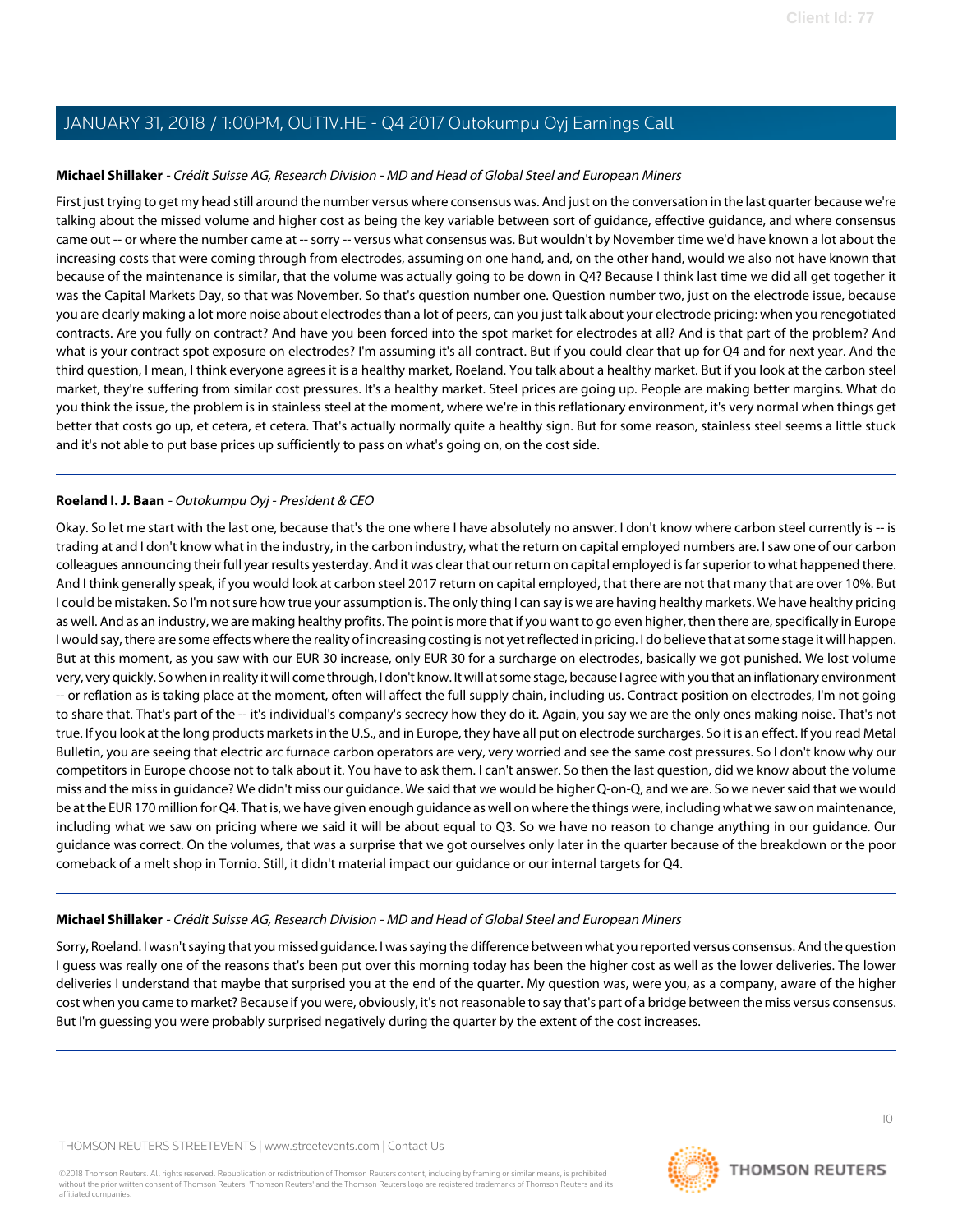# **Roeland I. J. Baan** - Outokumpu Oyj - President & CEO

No, because the cost increases were I think about EUR 8 million hit for the quarter. So again, we knew that. That was in our own internal forecast. And it is relatively small compared to, for instance, a EUR 30 million difference in maintenance. Hence, we mentioned in the guidance the maintenance rather than the cost increases.

# **Michael Shillaker** - Crédit Suisse AG, Research Division - MD and Head of Global Steel and European Miners

So when I look at the bridge on Page 11, the red with higher costs. So the maintenance is EUR 30 million. But we're saying the higher cost is only EUR 8 million?

### **Roeland I. J. Baan** - Outokumpu Oyj - President & CEO

Well, that includes derivative --

# **Christoph de la Camp** - Outokumpu Oyj - CFO

Michael, that's just for the input costs. There are other things as well. Higher costs also include spillover issues in the U.S., and some FX derivative losses.

### **Operator**

<span id="page-10-0"></span>We will now take our next question from Bastian from Deutsche Bank.

# **Bastian Synagowitz** - Deutsche Bank AG, Research Division - Research Analyst

Firstly, so just getting back on this market share loss. It seems like a reasonably (inaudible), obvious supposedly from your clients to the electrode surcharge which you introduced. And you mentioned that you gained part of the market share loss back already. How long do you expect it to take to gain the full market share back? That would be my first question. And then secondly on ferrochrome where you point out some fixed headwinds, but at the same time, if we look at the South African rand, it was strengthening quite a bit against the other currencies and I think to some extent the low Q1 settlement was clearly a negative surprise. It seems like there is a bit of bottoming in the ferrochrome market. Just would be curious to get your view on whether you think that likely there's a little bit uptrend on the way and whether you think that possibly the next settlement could hedge higher from here. Thank you.

# **Roeland I. J. Baan** - Outokumpu Oyj - President & CEO

So the market share already started recovering in December, and we expect to be at our normal market share in Q1. So that effect is gone in Q1. On ferrochrome, you're actually right, the increase of the value of the Rand definitely helps us. And if you look at China at the moment, there is clear upward pressure on ore and, as a result, as well on ferrochrome prices. So if you would look at it today and if we would have to say, okay, at today's market indications, you will probably be 15 to 20 cents higher than where we are today. But it's still the same when we're at the end of March when the negotiations for the contract takes place that we have to see. But yes, there is clearly upside (inaudible).

### **Bastian Synagowitz** - Deutsche Bank AG, Research Division - Research Analyst

And I've got one more follow-up, just one. Your competitiveness versus some of the Asian players and thinking particularly of the essentially new mills which have been evolving around Tsingshan and the fully integrated I think nickel pig iron produces. My general understanding is that they are generally quite sensitive particularly to fuel and gasoline. Now, obviously, we're seeing a lot of inflation. You pointed that out as well in your

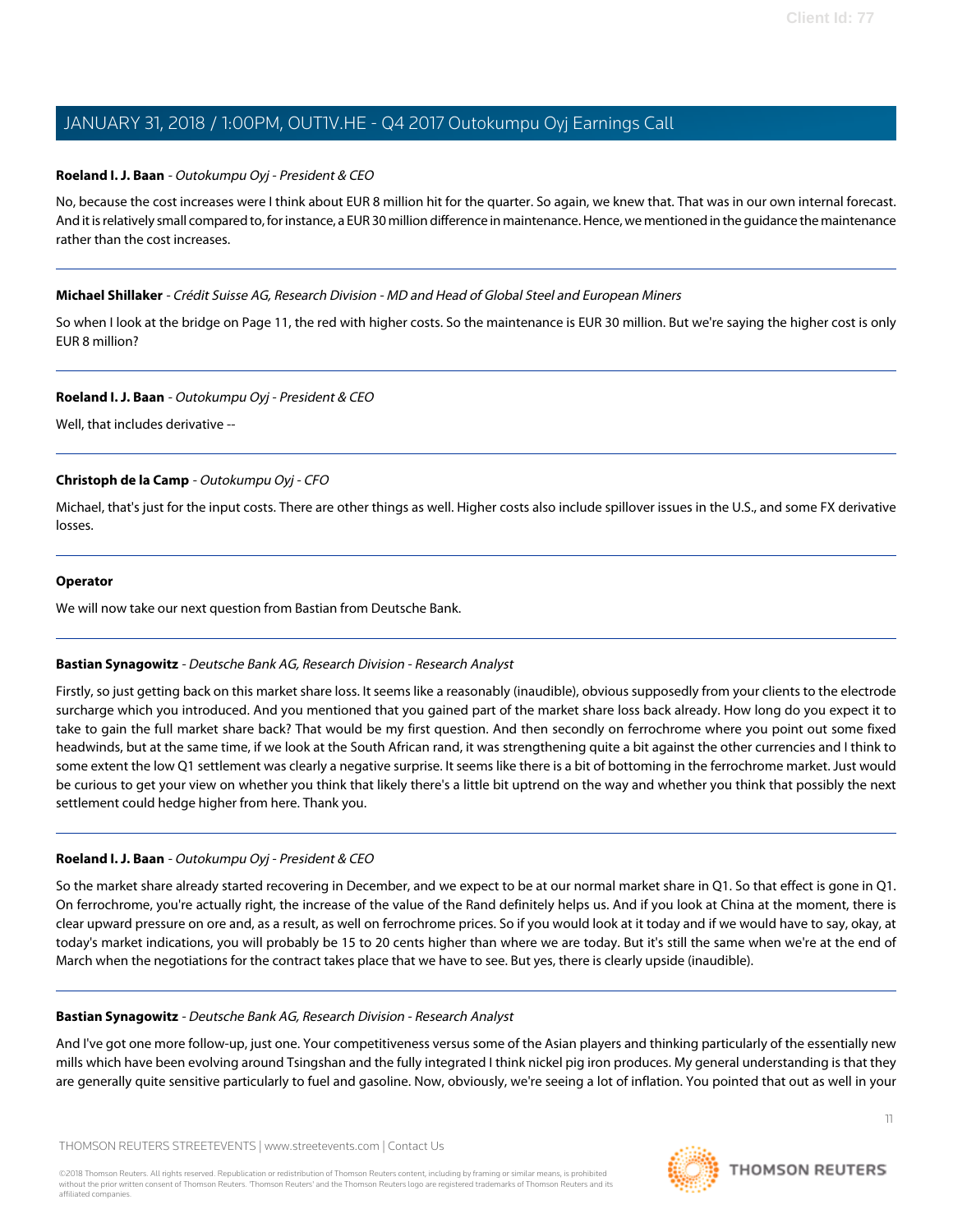charts. I mean, do you think that that is essentially, to some extent, impairing the cost base for some of your competition in Asia, which obviously is still a reasonably aggressive competitor also on the European market after the Chinese essentially dropped out?

### **Roeland I. J. Baan** - Outokumpu Oyj - President & CEO

Very difficult to say. Indeed, these competitors are mainly coal fuel and coal pricing is going up significantly. Still, they have a cost advantage. I do think, by the way, that a lot of the volume that comes out of these new mills, take Tsingshan, is mainly going to go into Asia and not that much into Europe or U.S. It's going into rerolling. Rerolling is not that big in Europe and the U.S., but is big in China.

### **Operator**

<span id="page-11-0"></span>We will take our next question from Ola Soedermark from Kepler.

### **Ola Soedermark** - Kepler Cheuvreux, Research Division - Equity Research Analyst

To follow up on Europe and the results so we can understand it a little bit more. Is it fair to assume that it was high margin product that you lost that volumes on after a slower ramp up and after maintenance stop and the electronics shortage?

### **Roeland I. J. Baan** - Outokumpu Oyj - President & CEO

So in Europe, we are predominantly cold rolled sellers. We sell very little hot rolled. So most of what we have in Europe in the market is higher added value, that's correct.

### **Ola Soedermark** - Kepler Cheuvreux, Research Division - Equity Research Analyst

And when it comes to maintenance stops in 2018, you said that it's not -- there are maybe going to be some maintenance stops in the first quarter. Can you clarify it a little bit?

### **Roeland I. J. Baan** - Outokumpu Oyj - President & CEO

No, no.

### **Ola Soedermark** - Kepler Cheuvreux, Research Division - Equity Research Analyst

And also, are we going to have a normal maintenance stop in the fourth quarter in Europe, or in third quarter?

### **Roeland I. J. Baan** - Outokumpu Oyj - President & CEO

Sorry. That was my fault, Ola. We will not have a maintenance stop in Q1. But we will have ongoing normal maintenance. So that will be a sum, which I don't have here at hand. If it's similar to Q3, for instance, then the delta of EUR 30 million will exist if it's a bit more. So I don't know. We will have, like every year, we will have 2 maintenance periods, one in July/August, mainly in the Nordics, and then one in December. Both, by the way, should be of lesser extent than they were in this year where both last year and -- sorry -- 2016 and 2017, we spent more, and especially in 2017, we took the position and actually we communicated that early in the year as well, took the position to significantly spend more in maintenance to improve reliability of our assets.

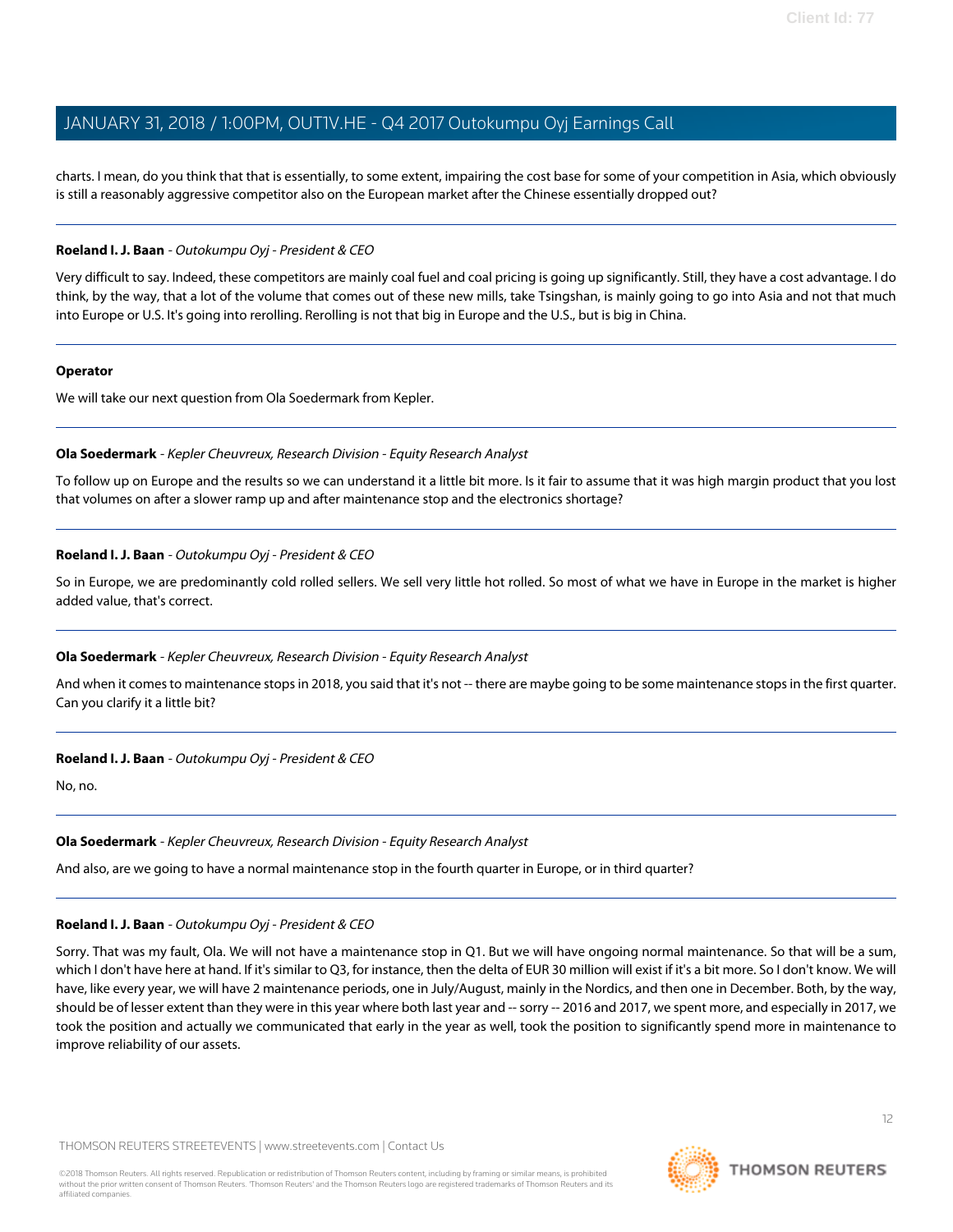### **Operator**

We will now take our next question from Johannes Grasberger from Nordea.

### <span id="page-12-0"></span>**Johannes Grasberger** - Nordea Markets, Research Division - Senior Analyst of Materials

I'll start with the Americas first. So how much of the mix improvement now is through actually? And I'm thinking here also from timing perspective, is there a certain, say timing or a month or a quarter when these long-term contracts usually get negotiated? Because I remember from the Capital Markets Day that the message, at least to me, was that the strategy for this year or the outlook for this year is to improve the mix. And I suppose looking at the fourth quarter earnings, there hasn't been much of mix improvement yet effectively in. So are we still seeing that improvement kicking in during this year at some point?

# **Roeland I. J. Baan** - Outokumpu Oyj - President & CEO

So it's an excellent question. Mix development in the U.S., in the Americas, was disappointing. But we clearly did not get the traction in the local market, the Mexican market with our cold rolled product that we were aiming for, and, as a result, we, in order to keep our assets efficiently running, we resorted to export of hot band to Asia and Europe. So the mix was poor in 2 ways, less cold rolled and more exports than expected. So that was a clear disappointment. To your point, when does the maintenance season start, that is normally October/November. And the good news is that we have had tremendously good bookings. And actually, for the first quarter, on cold rolled, record bookings into the domestic market. So it looks a little better. And it should because this is what we have been working on all the time. But when [rolling], if you want to say, so in 2017, is our contract business was just a smaller portion and, as a result, we felt that on the spot market we could sell the difference, and we couldn't. Now we have far stronger contract business so we have a far better basis for our cold rolled domestically.

# **Johannes Grasberger** - Nordea Markets, Research Division - Senior Analyst of Materials

And in terms of the wider gauge products, is that also selling well? Because I remember that there's a cold rolling line for what the wider gauge products ever was. Was it 60, or something like that? And is that also selling well now that the oil and gas markets are coming up? And I suppose that product is used in that business quite explicitly. Or am I wrong here?

# **Roeland I. J. Baan** - Outokumpu Oyj - President & CEO

No. And actually, it's 2 ways. It goes into oil and gas. I mean, if you have wider and you have to create vessels, you need less welds and have a stronger structure. So that is one of the places where it goes into. The other one is, strange enough, into industries where they need not as wide, like appliances, because they can, by taking the large coils and slitting, they can use a double width more efficiently in their [thing]. So yes, it is going up, the sales in our wider material. But it will never be 50% of the market. It is a high-priced, higher-priced niche that we are developing. So it is developing but it's not significant yet.

# **Johannes Grasberger** - Nordea Markets, Research Division - Senior Analyst of Materials

The last question on the Americas' business then, is that in terms of the mix improvement where are we now in the fourth quarter in terms -- if you could give any kind of wording? Are we 10% through? 20% through? And then by 2020 we will be then 100% through? Or just to give some kind of color on the trajectory, how quickly the mix is expected to improve?

# **Roeland I. J. Baan** - Outokumpu Oyj - President & CEO

I refer to our earlier statement which is we expect the Americas to reach its commercial maturity in 2018. And given the way we see our order book

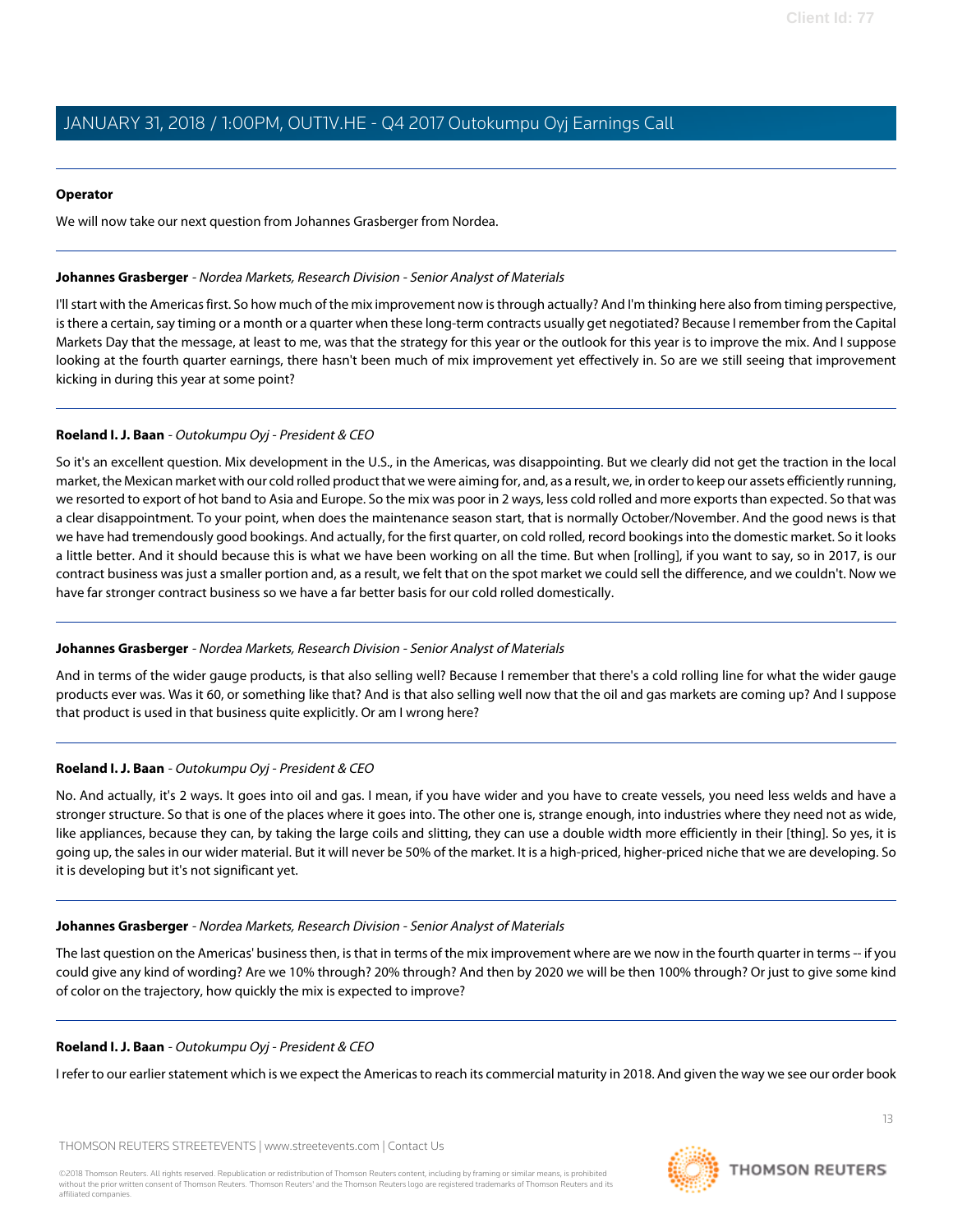develop plus the strategies we have in place, we do believe that, indeed, 2018 will be the year that we will be at our potential for our domestic cold rolled sales.

### **Johannes Grasberger** - Nordea Markets, Research Division - Senior Analyst of Materials

I have 2 kind of financial questions left. And the first one will be on the hedging policy on the FX movement. So is it just a translational impact and is there a delay to it? Or is it kind of immediate direct effect? And then the final one will be on the bridge going into Q1 2018 from Q1 2017, and just looking at the profits that you made a year ago as opposed to -- or what has changed since then? And please correct me if I'm wrong here. But it's lower ferrochrome price, we will have a better mix in the U.S., stable market and prices in Europe, better oil and gas market, which will be, I suppose, good for long products, and then the only negative in addition to ferrochrome is actually the cost effect in graphite electrodes. That is the question.

### **Roeland I. J. Baan** - Outokumpu Oyj - President & CEO

So if we take the Q4/Q1 question first, Johannes, you're right, there will be better volumes. I mean the biggest impact will, indeed, be from the ferrochrome, that's correct. So that's where we see the negative. And there are no other significantly sized headwinds except for the cost piece, of course, that we talked about, because as we go through, we believe that those will actually get worse into 2018. So the second question then, or your first question, was around the hedging. So we do hedge some of the FX exposure that we have between the U.S. dollar and the euro. Predominantly we do it to ensure that when we buy nickel in and we price it out, there is an exposure there on the nickel. So we hedge that and then we do corresponding hedge on the FX underneath it as well. We do not hedge at this stage the exposure of the U.S. dollar cash stream that comes from our ferrochrome business. And the results, the U.S. results translate into euros. The U.S. results that translate into euros, of course, it is a relatively small impact because the result isn't that big, yet the biggest impact is from the ferrochrome income stream.

# **Johannes Grasberger** - Nordea Markets, Research Division - Senior Analyst of Materials

Right. So if I go back to the bridge, of course, I didn't mention the FX now. So the negative driers would be lower ferrochrome FX than the graphite electrode cost inflation. And on the positive side we will have better mix in the U.S., and better volumes for long products in terms of the oil and gas demand?

# **Roeland I. J. Baan** - Outokumpu Oyj - President & CEO

Yes, [impact] the better volumes in Europe, of course, yes. So it's better volume all around, yes.

# <span id="page-13-0"></span>**Operator**

We will now take our next question from Carsten Riek from UBS.

**Carsten Riek** - UBS Investment Bank, Research Division - Executive Director, Head of European Steel Research, and Equity Analyst, European Steel Research

Two questions left from my side. The first one is again on the profitability. Is it correct to say you strive for being the most profitable stainless company? I'm just trying to estimate how you want to get there, because if I deduct ferrochrome and nickel impact in 4Q, the stainless steel operations made near EUR 20 million in EBITDA or EUR 36 euros per tonne. That's quite low. We learned that there was about a EUR 38 million impact on the maintenance. Is there any other adjustments which I have to take into account? And what actually would bring you to the next level? That's the first one. Second one, on the networking capital, we are seeing quite a bit of net working capital swing, especially in the receivables which went down EUR 160 million. How much of these EUR 160 million will reverse in the first quarter?

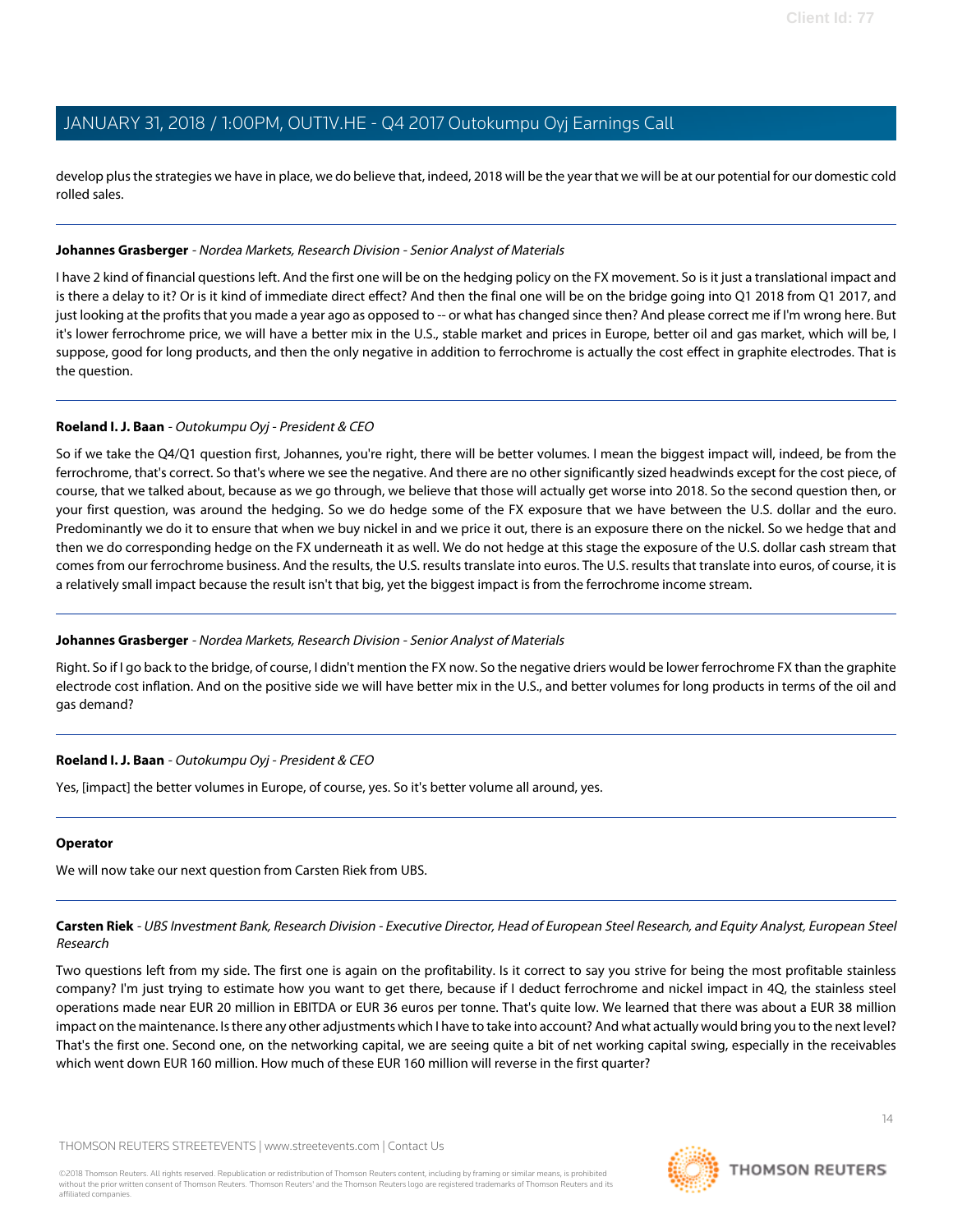### **Christoph de la Camp** - Outokumpu Oyj - CFO

I'll take the second one. So yes, clearly, I mean in terms of if we sell less material in the fourth quarter, the receivables, of course, decline, and we will see those receivables move up in the first quarter because we are clearly expecting more volume. So that will drive high working capital levels, yes. So there will be a swing back up from that for sure. But that's normal seasonality. I mean, that's the same effect we had last year. There should be a little bit more mitigation, of course, from ferrochrome prices being lower, so that lowers the value of the working capital. But at the moment we're seeing high nickel prices. So again, that has a negative impact in terms of increasing the value of working capital. So we'll have to see during the course of the quarter how nickel prices develop, and I think that'll determine, to some extent, the swing in working capital during the quarter. But for sure receivables will go up. In terms of the profitability, you've --

### **Roeland I. J. Baan** - Outokumpu Oyj - President & CEO

Let me do that one.

# **Christoph de la Camp** - Outokumpu Oyj - CFO

Okay. Roeland will take them.

# **Roeland I. J. Baan** - Outokumpu Oyj - President & CEO

So on profitability, and I just repeat what I said earlier. So if you take our full year results on stainless only, just strip out ferrochrome. Let's look at stainless. And just look at Europe and compare it to what we know now from Aperam in Europe, which is the full result minus the 123 million dollars of Brazil. Then we produced a EUR 417 million result from stainless in Europe versus about EUR 395 million Aperam from stainless in Europe. So I think that we are, from where we came from, which was the [poor known man] at the bottom of the pile, we have come a long way and we are clearly on our way to be that best in value creation. We have a volume advantage, so we probably need to go dig up together. But we have, as you know, clear plans on how to do that. We are currently, as I said already, only 2 years into a 5-year plan, so 40% done. And we have many, many levers that we can still work to move on. And at the Capital Markets Day, we have talked about those levers and shown what we think are they worth going forward. If you concentrate on Q4, the only thing I can say is given the volatility that we have seen in the year, you have to take out that volatility. Q4 clearly is an anomaly where we had low volumes not normal for the quarter and we had already communicated, and very intentionally, increased very significantly our maintenance. So I think we are still very solidly on our way and the results going forward will show that.

### **Operator**

We will now take our next question from Ephram Ravi from CitiBank.

# **Unidentified Analyst**

This is Christian from Ephram's team. All my questions are answered.

# **Operator**

(Operator Instructions) We will now take our next question from Kevin Hellegard from Goldman Sachs.